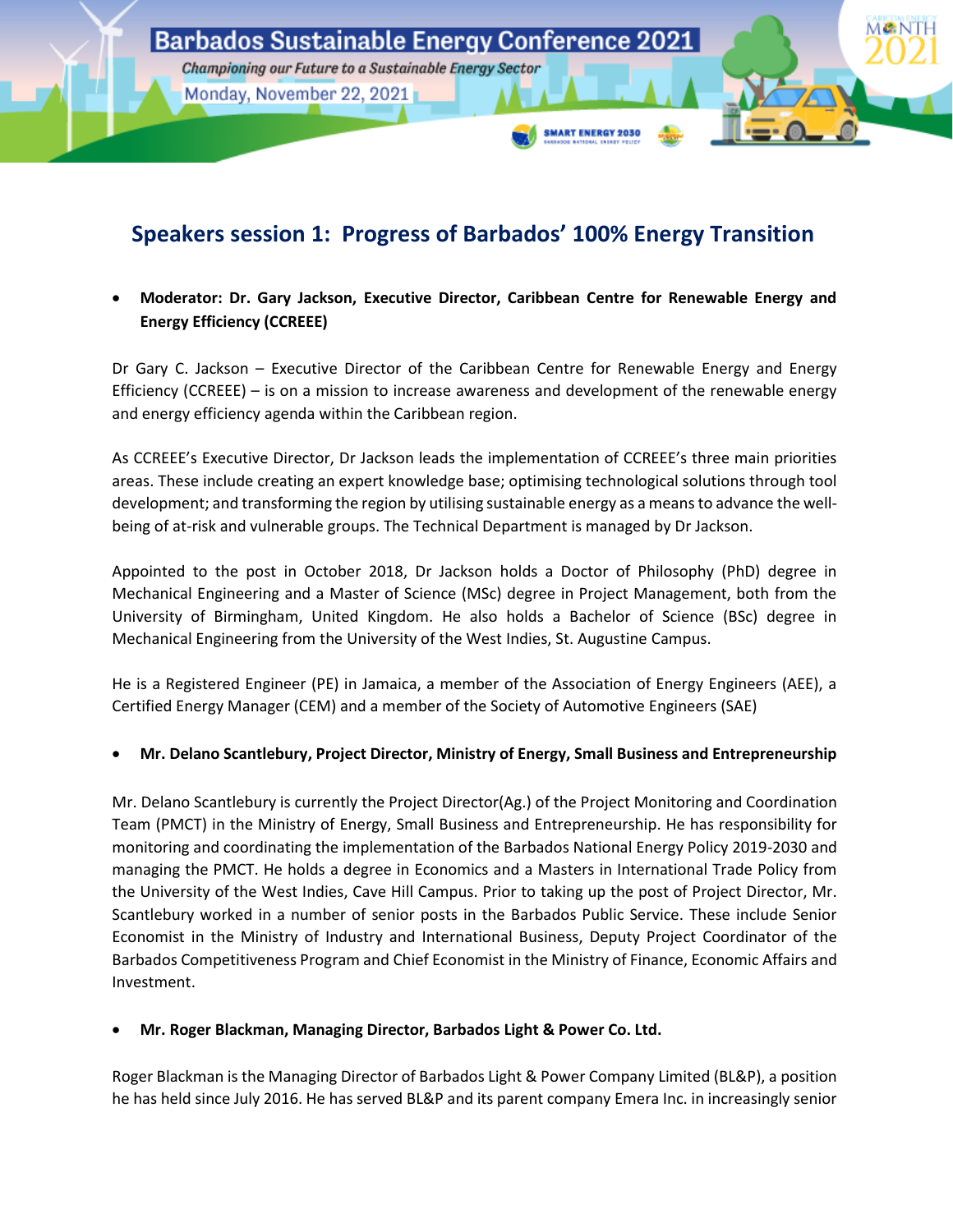# **Barbados Sustainable Energy Conference 2021**

Championing our Future to a Sustainable Energy Sector Monday, November 22, 2021

roles over the past 30 years. Immediately prior to his current role at BL&P, he held the position of Senior Director Business Development at Emera Inc. He is a member of the Board of Directors of Dominica Electricity Services (DOMLEC), St Lucia Electricity Services (LUCELEC) and the Caribbean Electric Utility Services Corporation (CARILEC). Roger holds a Bachelor of Science in Engineering from the University of the West Indies, St. Augustine Campus and an MBA from Durham University. He is a member and Past President of the Barbados Association of Professional Engineers

**SMART ENERGY 2030** 

### • **Dr. Marsha Atherley-Ikechi, Chief Executive Officer (ag), Fair Trading Commission**

Dr. Marsha Atherley-Ikechi has over eighteen years of environmental engineering and utility regulation experience having worked within the civil service, the private sector, academia and statutory organizations in both senior management and technical staff positions. Marsha is currently the acting Chief Executive Officer of the Fair Trading Commission in Barbados and was previously the Director of Utility Regulation. She has guided a number of projects across a broad spectrum of environmental and energy issues. She maintains comprehensive industry knowledge relevant to the sustainable development of small island developing states in areas such as utility regulation, climate change mitigation and resilience strategies, integrated water resources management, wastewater treatment and disposal, solid waste management, energy economics, energy efficiency, renewable energy policy and adoption, and the water/energy nexus.

Her professional development path has led to the sharing of her knowledge on ex ante and ex post regulation with nascent regional regulators, regulated utilities and post graduate environmental management students. She is an advocate of clean energy education and empowerment initiatives and has co-authored an article on the onshore wind energy potential of Barbados which was published in Energy for Sustainable Development in 2019. Prior to this, Marsha consulted on a study commissioned by the Commonwealth Secretariat which assessed the energy frameworks of seven Caribbean countries.

### • **Mr. Khalid Grant, President, Barbados Renewable Energy Association (BREA)**

Khalid Grant, Principal of Solar Genesis Inc., is an experienced renewable energy professional whose career has spanned over 10 years between Canada and Barbados. He has designed and project managed over 200 distributed solar PV projects totaling over 5MW. These projects range from grid tied to battery backup, lithium-ion energy storage and off grid systems. This experience was gained through being the Program Manager at Panasonic Eco Solutions Canada; and a Solar Designer and Project Manager at Solsmart Energy Solutions. He is also a co-founder and Director of Project Development at Blue Circle Energy, currently developing a portfolio of utility scale ground mounted projects across Barbados.

His intention is to apply the knowledge, experience and industry contacts from Canada towards helping his home country of Barbados be 100% renewable energy powered by 2030. Having the desire to create a global solar impact, he also invests in community solar projects in Canada; crowdfunds micro solar projects in Africa; and co-owns solar projects in South Africa and Barbados.